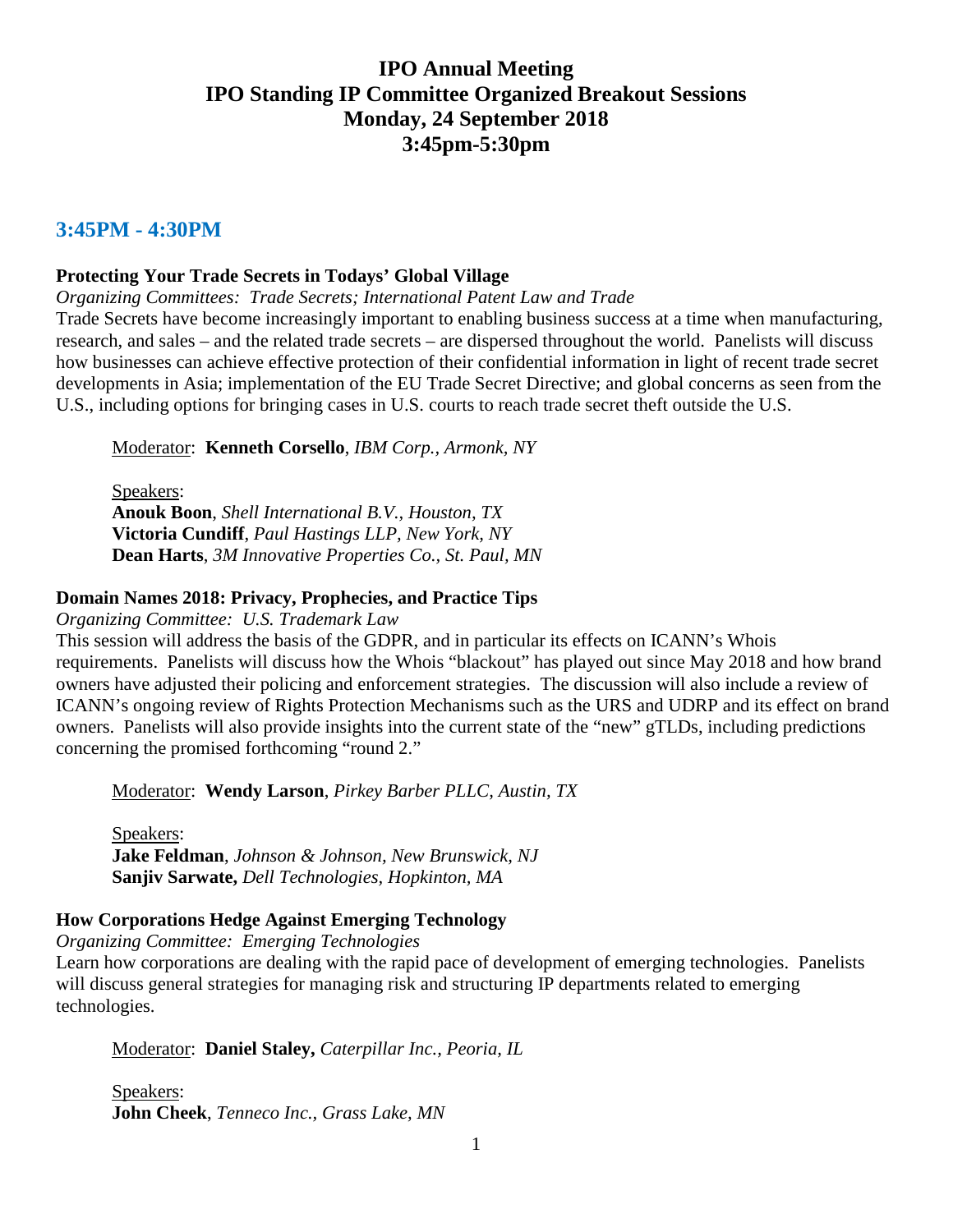**Micky Minhas**, *Microsoft Corp., Redmond, WA Additional speaker to be announced*

#### **Protecting Software in the Pharmaceutical and Health Care Industries**

*Organizing Committees: Pharmaceutical & Biotechnology Issues; Software Related Inventions; Emerging Technologies*

This session will address different ways software is protected under U.S. law, including relevant case law and the benefits and disadvantages of different IP frameworks. It will highlight the particular eccentricities of protecting of new pharmaceutical and health care technologies such as body chemistry monitoring systems, robot and artificial intelligence technologies in labs, and so-called Software as a Medical Device.

Moderator: **Joshua Simmons**, *Kirkland & Ellis, LLP, New York, NY* 

Speakers: **Grantland Drutchas**, *McDonnell Boehnen Hulbert & Berghoff LLP, Chicago, IL*  **Mona Gupta,** *Roche Diabetes Care, Inc., Indianapolis, IN* 

## **4:45PM- 5:30PM**

#### **Global Dossier**

*Organizing Committee: Patent Search*

When looking for key information, you may have used USPTO PAIR (which will be replaced by eMod this summer or early Fall). Global Dossier provides that information and more. It is a single source of information concerning prosecution history and examination status, examiner search information, cited documents, indication of patent status, patent family information (extended INPADOC family = any priority in common), and translations of examination documents for IP5 countries. The session will consist of a live Global Dossier demonstration, using both the USPTO Global Dossier portal and Espacenet, including a demonstration of EPO Common Citation Document and USPTO Citation List.

Speakers: **Ford Khorsandian,** *Technology & Patent Research International, Inc., San Diego, CA*  **Joe Polimeni,** *IBM Corp., Parkland, FL* **Stephen Sampson,** *Caterpillar, Inc., Peoria, IL*

### **Strategies for Addressing Gender Disparity in Patenting**

*Organizing Committee: Women in IP Law; Corporate IP Management*

Women are significantly underrepresented in the innovation process. Recent studies show that "although women have more than quintupled their representation among patent holders since 1977, only 18.8 percent of all patents had at least one women inventor in 2010." Panelists will discuss the issue of gender diversity in patenting.

Moderator: **Neil Kardos**, *Harrity & Harrity, LLP, Fairfax, VA*

Speakers: **Laura Sheridan**, *Google Inc., New York, NY* **Audrey Sherman**, *3M Innovative Properties Co., St. Paul, MN* **TBA,** *World Intellectual Property Organization, Geneva, Switzerland*

### **Managing Risks of Willful Infringement: Practical Considerations and Guidelines**